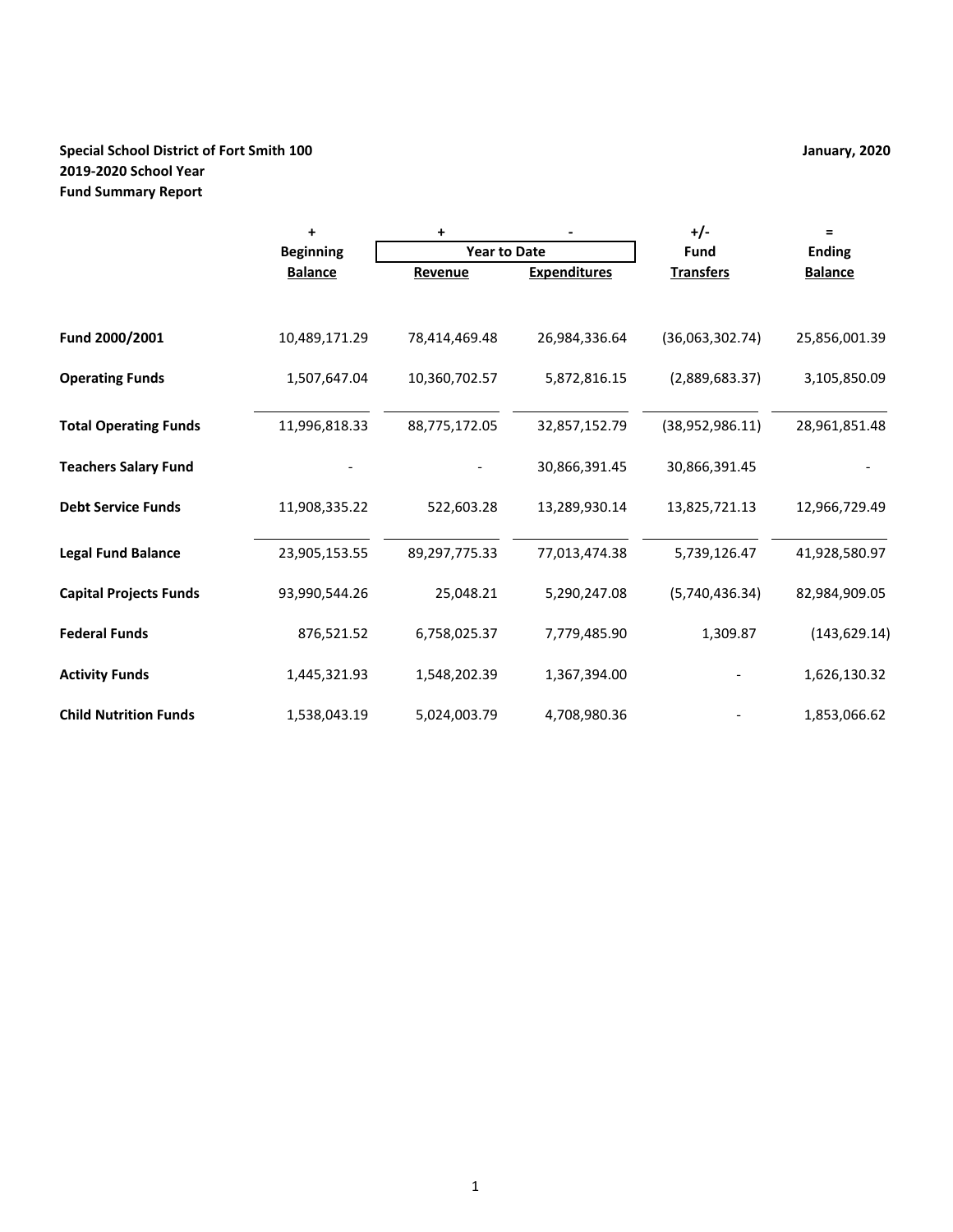# **Special School District of Fort Smith 100 January, 2020 2019-2020 School Year Revenue Report**

|                                       |                      |               |               | (Excess) or           |
|---------------------------------------|----------------------|---------------|---------------|-----------------------|
|                                       | <b>January, 2020</b> | Year to Date  | <b>Budget</b> | <b>Short of Funds</b> |
| Property Taxes - Jul-Dec              |                      | 38,591,702.09 | 39,000,000    | 408,298               |
| Property Taxes - Jan-Jun              | 2,610,269.70         | 2,610,269.70  | 20,000,000    | 17,389,730            |
| Property Taxes - Delinquent           | 282,278.58           | 1,406,344.35  | 2,200,000     | 793,656               |
| Property Taxes - Excess Comm          | 637,843.89           | 637,843.89    | 1,800,000     | 1,162,156             |
| Revenues in Lieu of Taxes             |                      | 688,820.51    | 500,000       | (188, 821)            |
| Penalties/Interest on Tax             | 3,167.97             | 26,365.32     |               | (26, 365)             |
| <b>Interest Revenue</b>               | 53,721.69            | 276,753.26    | 450,000       | 173,247               |
| Contributions                         | 6,196.90             | 20,000.00     |               | (20,000)              |
| <b>Turf Sponsorships</b>              | 4,303.10             | 36,803.10     | 100,000       | 63,197                |
| Sale/Loss Compensation                | 32,892.20            | 43,452.73     |               | (43, 453)             |
| <b>State Foundation Funding</b>       | 4,825,453.00         | 33,778,171.00 | 57,905,435    | 24,127,264            |
| 98% Uniform Rate of Tax               |                      |               | 1,000,000     | 1,000,000             |
| <b>Other Local Revenue</b>            | 75,937.25            | 279,660.24    | 197,050       | (82, 610)             |
| Daycare Fees                          | 30,399.65            | 150,485.65    | 196,080       | 45,594                |
| Severance Tax                         | 449.97               | 1,193.29      | 1,000         | (193)                 |
| Special Ed Supervision                |                      |               |               |                       |
| Special Ed Catastrophic               |                      |               | 170,000       | 170,000               |
| <b>Residential Treatment</b>          |                      | 201,660.00    | 736,000       | 534,340               |
| <b>Professional Development</b>       |                      | 384,684.00    | 384,684       |                       |
| <b>ALE</b>                            |                      | 332,183.00    | 415,229       | 83,046                |
| <b>ELL</b>                            |                      | 1,065,015.00  | 1,126,425     | 61,410                |
| <b>NSL</b>                            | 975,424.00           | 5,864,093.77  | 10,729,659    | 4,865,565             |
| <b>Workforce Centers</b>              | 49,494.82            | 148,484.46    | 88,583        | (59, 901)             |
| <b>General Facility Funds</b>         |                      |               |               |                       |
| Debt Service Funds                    | 16,457.00            | 32,915.00     |               | (32, 915)             |
| <b>Student Growth Funds</b>           |                      |               |               |                       |
| <b>Declining Enrollement Funds</b>    | 330,613.00           | 330,613.00    |               | (330, 613)            |
| <b>College &amp; Career Readiness</b> |                      |               |               |                       |
| <b>Broadband Match</b>                |                      |               |               |                       |
| Other State Funds                     | 54,337.44            | 214,776.94    | 309,758       | 94,981                |
| <b>Adult Education</b>                | 160,246.11           | 419,031.02    | 950,000       | 530,969               |
| State Preschool                       | 4,061.73             | 4,061.73      | 217,525       | 213,463               |
| <b>ABC Grant</b>                      | 172,827.00           | 1,229,789.00  | 1,748,270     | 518,481               |
| <b>Indirect Cost Revenue</b>          |                      |               | 259,899       | 259,899               |
| <b>Total</b>                          | 10,326,375.00        | 88,775,172.05 | 140,485,597   | 51,710,425            |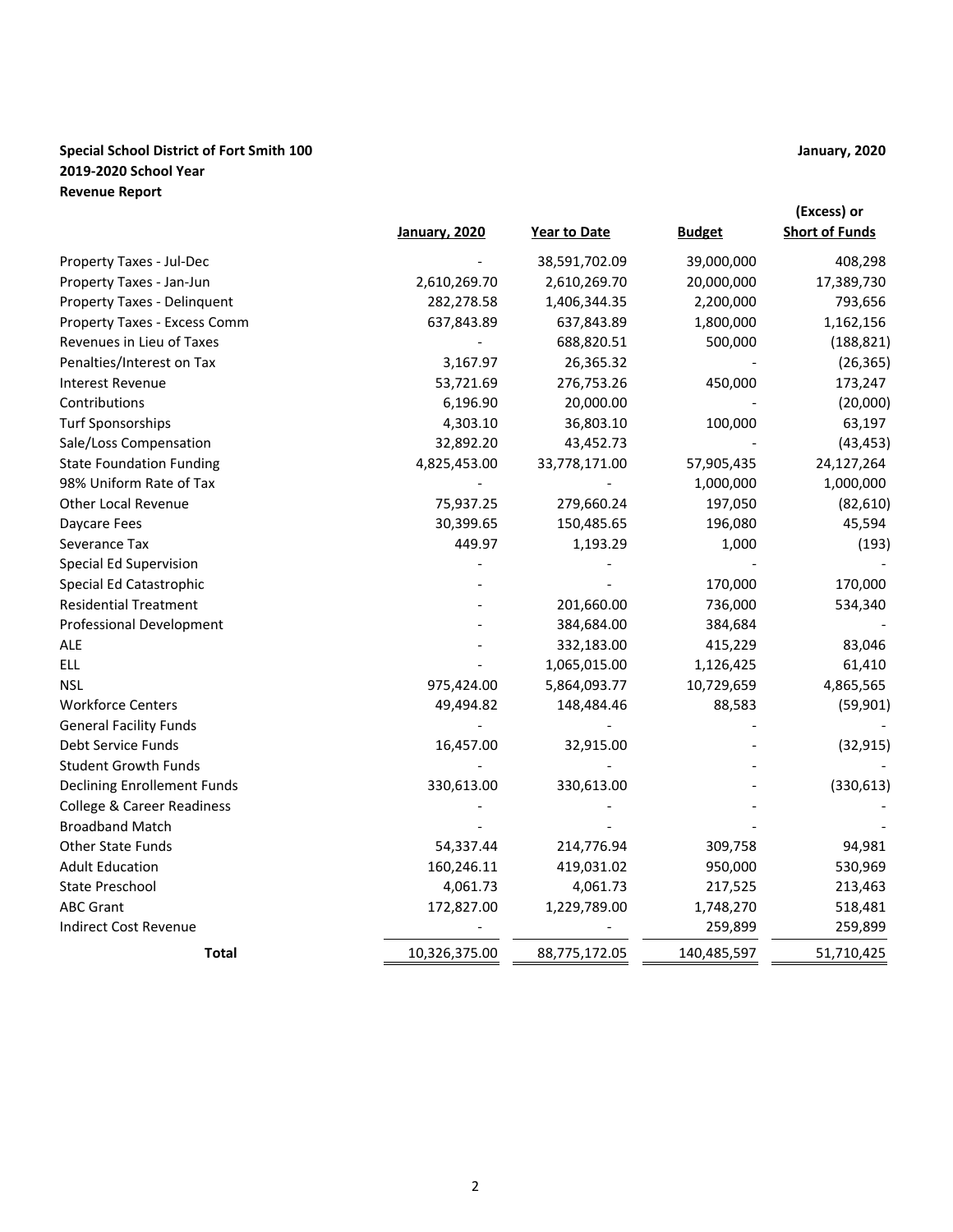# **Special School District of Fort Smith 100 January, 2020 2019-2020 School Year Expenditure Report**

|                                     | <b>January, 2020</b> | <b>Year to Date</b> | <b>Budget</b> | (Overage) or<br>Left to Spent |
|-------------------------------------|----------------------|---------------------|---------------|-------------------------------|
| <b>Teachers Salary Fund</b>         |                      |                     |               |                               |
|                                     |                      |                     |               |                               |
| <b>Regular Education</b>            | 3,178,192.89         | 17,735,831.52       | 38,669,235    | 20,933,403                    |
| <b>Special Education</b>            | 458,417.52           | 2,663,279.24        | 5,997,005     | 3,333,726                     |
| <b>Vocational Education</b>         | 225,800.57           | 1,319,981.20        | 2,826,036     | 1,506,055                     |
| <b>Compensatory Education</b>       | 165,519.70           | 979,803.19          | 2,007,802     | 1,027,999                     |
| Other Education                     | 174,027.77           | 1,000,732.64        | 2,237,384     | 1,236,651                     |
| <b>Pupil Services</b>               | 409,660.24           | 2,253,847.79        | 4,760,757     | 2,506,909                     |
| <b>Instructional Staff Services</b> | 361,824.27           | 2,149,215.54        | 4,211,179     | 2,061,964                     |
| <b>Administrative Services</b>      | 40,359.18            | 262,334.67          | 479,018       | 216,683                       |
| <b>School Admin Services</b>        | 379,053.09           | 2,367,475.17        | 4,614,230     | 2,246,755                     |
| <b>Central Services</b>             | 19,515.46            | 133,890.49          | 134,722       | 832                           |
| <b>Other Services</b>               |                      |                     |               |                               |
| <b>Totals</b>                       | 5,412,370.69         | 30,866,391.45       | 65,937,368    | 35,070,977                    |
| <b>Operating Funds</b>              |                      |                     |               |                               |
| <b>Regular Education</b>            | 1,496,239.33         | 8,381,046.94        | 17,379,811    | 8,998,764                     |
| <b>Special Education</b>            | 320,427.98           | 1,518,008.94        | 3,483,144     | 1,965,135                     |
| <b>Vocational Education</b>         | 67,375.33            | 412,299.68          | 924,261       | 511,961                       |
| <b>Compensatory Education</b>       | 57,430.09            | 398,941.38          | 936,238       | 537,296                       |
| <b>Other Education</b>              | 217,911.74           | 1,210,615.29        | 2,483,597     | 1,272,982                     |
| <b>Pupil Services</b>               | 405,966.39           | 2,436,883.90        | 5,173,245     | 2,736,361                     |
| <b>Instructional Staff Services</b> | 324,944.24           | 3,457,466.93        | 7,626,393     | 4,168,927                     |
| <b>Administrative Services</b>      | 62,770.90            | 433,089.81          | 744,689       | 311,599                       |
| <b>School Admin Services</b>        | 366,868.69           | 2,276,194.61        | 4,528,511     | 2,252,316                     |
| <b>Central Services</b>             | 255,086.56           | 1,732,494.91        | 3,910,398     | 2,177,903                     |
| <b>Maintenance &amp; Operations</b> | 1,204,273.87         | 8,304,538.60        | 15,329,469    | 7,024,930                     |
| <b>Pupil Transportation</b>         | 234,645.10           | 1,629,950.37        | 3,215,756     | 1,585,806                     |
| <b>Other Services</b>               | 94,697.56            | 665,621.43          | 1,521,177     | 855,555                       |
| <b>Totals</b>                       | 5,108,637.78         | 32,857,152.79       | 67,256,688    | 34,399,535                    |
| <b>Debt Service Fund</b>            |                      |                     |               |                               |
| Principal                           |                      | 8,984,939.09        | 8,541,662     | (443, 278)                    |
| Interest                            |                      | 4,293,704.36        | 5,062,407     | 768,702                       |
| Dues and Fees                       |                      | 11,286.69           | 8,000         | (3, 287)                      |
| <b>Totals</b>                       |                      | 13,289,930.14       | 13,612,068    | 322,137                       |
|                                     |                      |                     |               |                               |